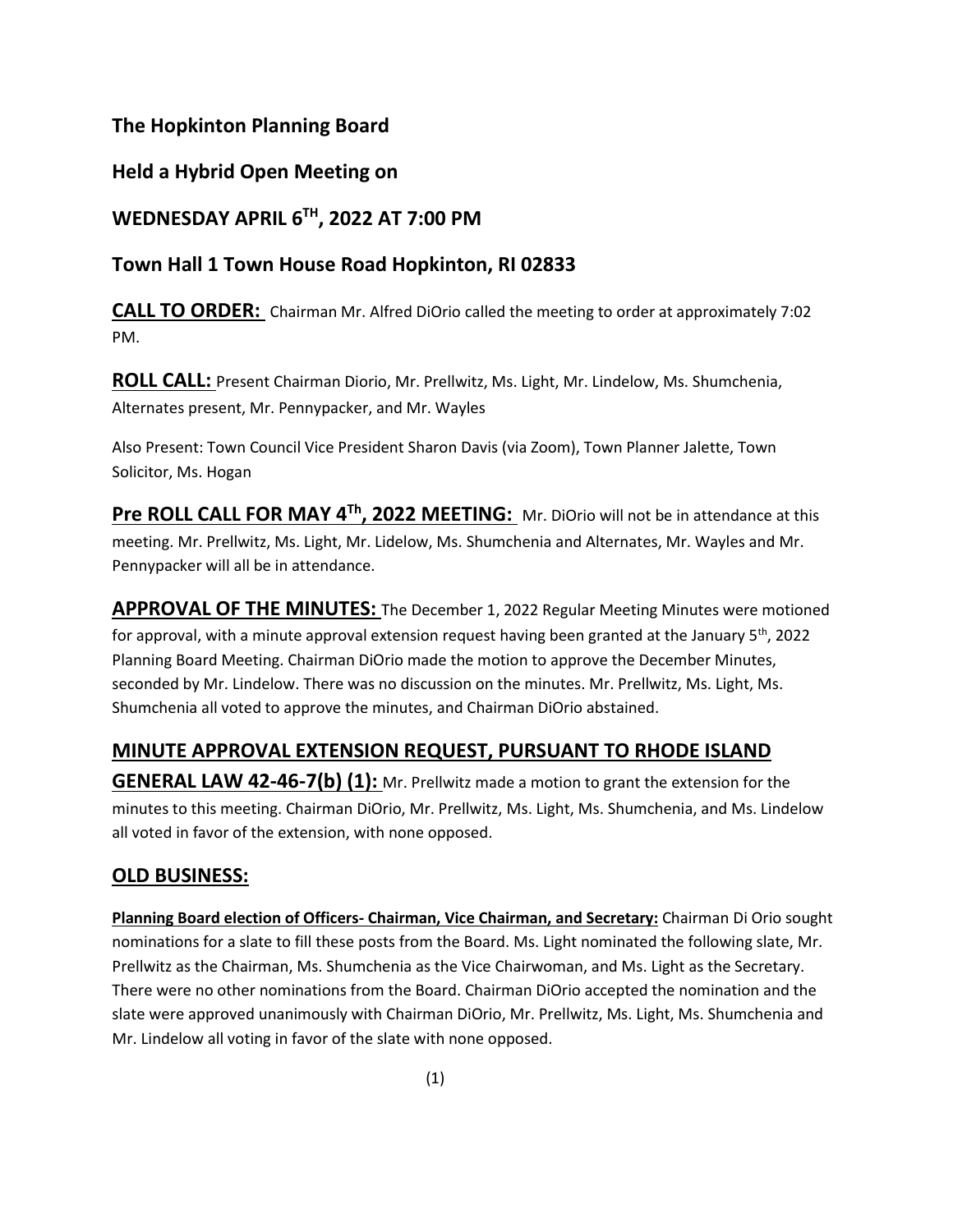Chairman DiOrio turned over the gavel to new Chairman Prellwitz, Mr. DiOrio congratulating him on the new position and responsibility. New Chairman Prellwitz led the Board in praise and gratitude to previous Chairman DiOrio for his service and professionalism in the post for the Town of Hopkinton.

Ms. Light discussed her hope that a division of the review of the projects coming before the Planning Board could be divided and directed at Board Members for more individual review utilizing the skill sets of Board Members and their collective professional expertise.

**Planning Board- Set time, date and location of Planning Board Meetings:** Discussion among all Board members was to keep consistent the meeting schedule and keep meetings on the first Monday of each month. The location that was collectively chosen continuing to be at the Hopkinton Town Council Chambers. A motion was made by Chairman Prellwitz, seconded by Mr. Diorio to keep all meetings on the first Monday of the month at 7PM at the Hopkinton Town Hall Council Chambers. Chairman Prellwitz, Mr. DiOrio, Ms. Light, Ms. Shumchenia, and Mr. Lindelow all voted to approve with no one opposing or abstentions.

**Continuance Request –Preliminary Plan- Public Hearing - Brushy Brook Road 140 Unit comprehensive Permit- Plat 32, Lots 1, 4, 6, 8, 10, 12, 14, 16, 17, 21, 23, 25, 27, 30, 32, 34, 36, 38, 40, 41, 42, 44, 46, 48, 50, 52, 54, 56, 58,60, 62, 63, 65, 67, 68, 69, 70, and 71, located at 130 and 0 Dye Hill Road, 0 Brushy Brook Drive, 0 Wedge Road, 0 Green Lane. LR-6A Owner, LLC and Realty Financial Partners, applicants**: Mr. Lindelow made a motion to extend notice to a Public Hearing on the Brushy Brook Road proposal for June  $1^{st}$ , 2022, with a decision date of June  $10^{th}$ , 2022. Mr. Lindelow's motion was seconded by Ms. Shumchenia. Chairman Prellwitz, Mr. Lindelow, Ms. Light, Mr. DiOrio, and Ms. Shumchenia all voted in favor of this motion and there were none opposing or any abstentions.

After this vote Mr. DiOrio indicated he would recuse himself from any New Business on the meeting agenda and left the meeting at approximately 7:18 PM. Alternate John Pennypacker took his place on the Planning Board.

### **NEW BUSINESS:**

#### **Pre application- Development Plan Review- HOPKINTON INDUSTRIAL PARK GENERAL WAREHOUSING-Plat 4, Lot 13B 0 Wellstown Road. Hopkinton Industrial Park LLC, applicants.**

Mr. Raymond Quinlan appeared before the Planning Board to discuss his proposal for the 5.2 acre piece of property on Wellstown Road. Mr. Quinlan indicated the proposal had been on the Drawing Board of his business for "a period of time", and he had spoken to his Engineering group for recommendations, and what they perceived as necessary courses of action. As a business owner of The Hopkinton Business Park, his business sought to "seek a pre application approval tonight". Mr. Quinlan sought to "get cracking" on the project and sought a pre application approval at this meeting to get ahead of future wetland regulatory concerns that he stated he was unaware of, and mitigate what could be, or become, potential future impediments to this proposed project. Mr. Quinlan discussed the footprint of the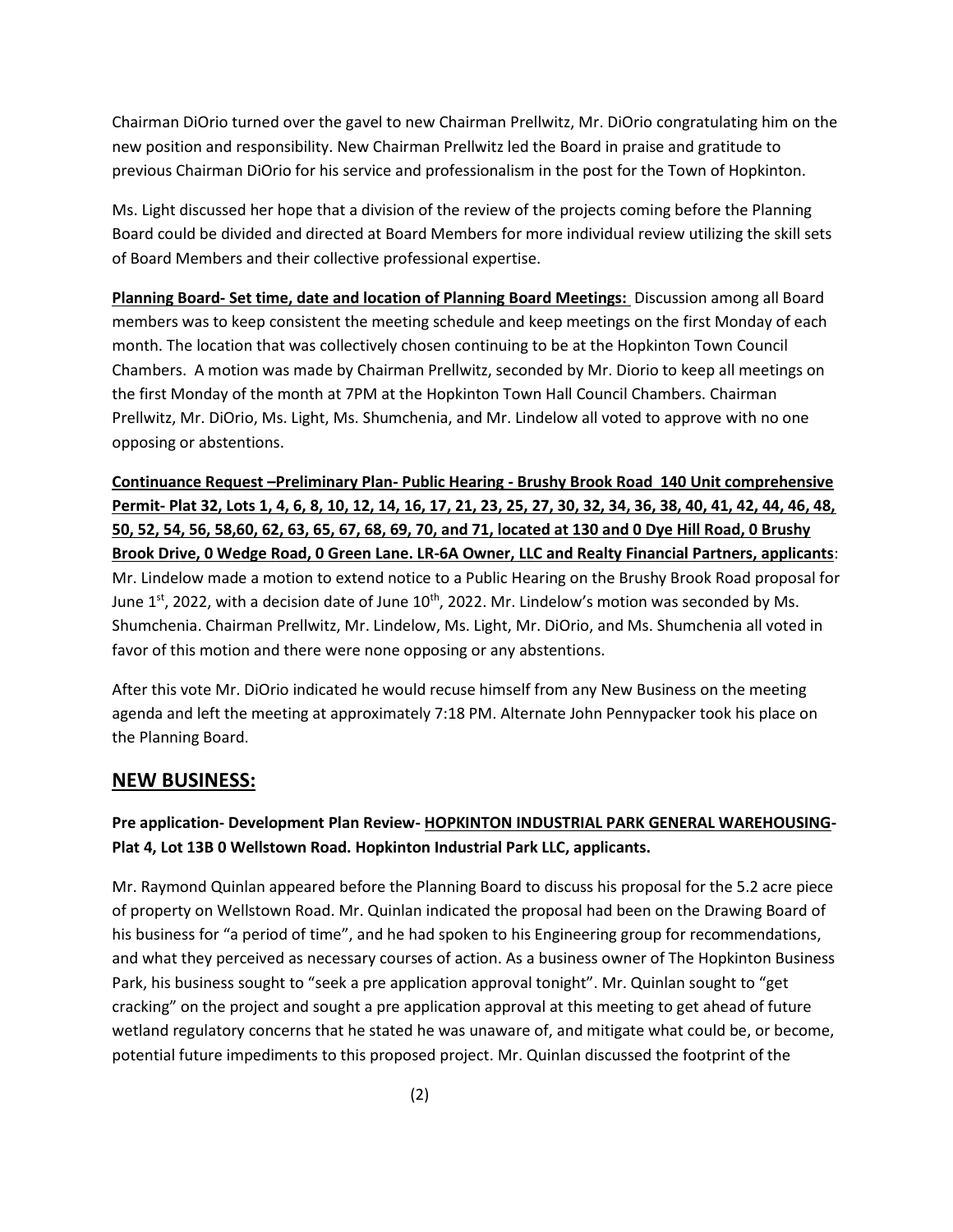Proposal as an 8,400 square foot building that contours to the property in question. Mr. Quinlan did indicate his business has completed pre engineering on this project. Mr. Quinlan indicated he would submit all the Engineering work as it is completed to the Town of Hopkinton for all necessary review. Mr. Quinlan indicated the proposed plan is within the Hopkinton Industrial Park and near an owned solar field by his business. He indicated that it would have limited visibility to the road. Mr. Quinlan indicated that he seeks use for general warehousing to meet on site needs, and his concern bringing it forth at this point was to ensure it was reviewed with the town, and to continue to seek guidance on new Wetlands regulations that are going into effect. He indicated that his company seeks expansion to lend space to high tech companies to drive local Hi tech business development. He indicated he has been in Hopkinton for 13 years and he has worked well with the town of Hopkinton and its interests. Mr. Quinlan referenced the tremendous success of his businesses after starting in a garage locally 37 years ago. He described it as "quite a trip" to what exists today. He hoped this initiative would be an incubator for other hi tech interests looking to grow, and develop, and to do so locally. On advice of his Engineering consultant, Mr. Quinlan appeared before the Planning Board for approval now.

Chairman Prellwitz indicated he was comfortable with development proposed by Mr. Quinlan and referenced Mr. Quinlan's reputation in the community for quality construction and conforming to the wishes of the Town of Hopkinton.

Mr. Quinlan praised the professionalism of Alfred DiOrio, RLS, Inc. and for that firm's work, if they did not recommend that this project could be done, "he wouldn't be standing here".

Ms. Light commented that Mr. Quinlan has a "great reputation" in this community. She described his properties as beautiful, and "were well kept and maintained' and that she was excited to see this proposal. Ms. Light saw this proposal as an incubator for local businesses and a "perfect" proposal for Hopkinton overall.

Mr. Quinlan discussed proposals his businesses have had for incubators for local businesses that were proposed for the Town of Stonington through its Planning and Zoning Commission previously, and it was preferable to locate to the newer facilities in Hopkinton. He sought to avoid older properties such as the Harris property in Pawcatuck. He indicated he liked working in Hopkinton. He liked the perception as "something nice" to present to future potential tenants when working with firms seeking to locate to work in hi tech plastics and medical properties. He stated he was very proud of the Hopkinton facility.

Mr. Lindelow indicated that he too was excited to see this Hi tech project and an "appropriate use of space" and good to see this type of proposal come before the Planning Board.

Chairman Prellwitz affirmed and agreed, and stated that once these Hi Tech corporate entities come to Hopkinton that it is his hope they choose to stay here.

Mr. Quinlan stated that in his long corporate experience that "once you provide these locations, and you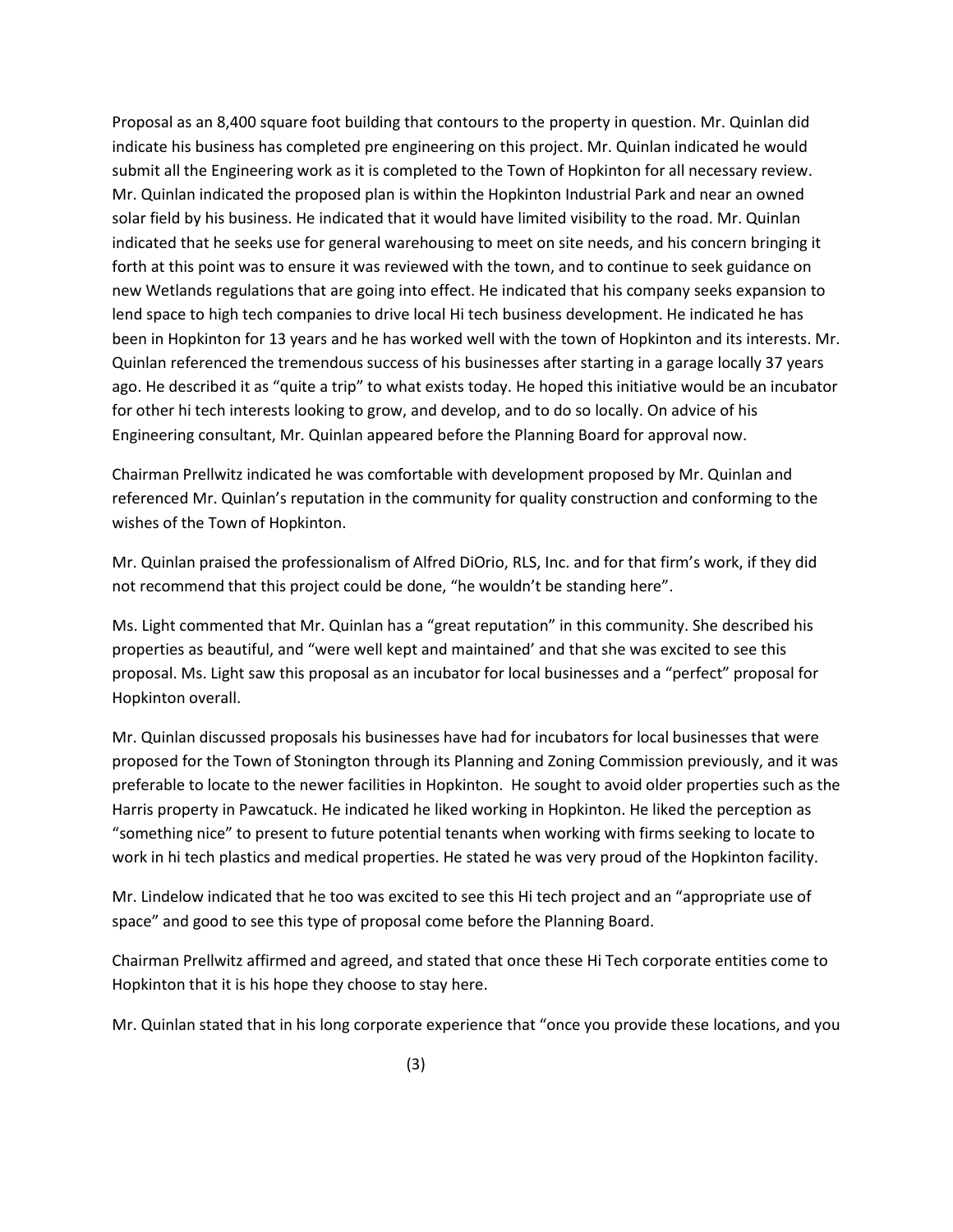give the presence, you are going to get these global companies who are top shelf". He indicated he is very choosy about who locates in Hopkinton and has no issue turning away tenants he sees as a poor business for the town.

Ms. Light asked how fast you are looking to move to Mr. Quinlan, and acquire some timeline for his desire to move the project he has proposed forward.

Mr. Quinlan stated he had personnel monitoring the meeting presently and has scheduled a Zoom meeting for the next day to discuss options moving forward.

Town Planner Talia Jalette indicated to the Town Planning Board three courses are within the Development Plan Review process, the Board can waive DPR, place the project under DPR, or choose to review the entire project as a Major Land Development Project. The different reasons for undertaking the project as such were provided to Board members in a pre-meeting packet.

Mr. Pennypacker asked what the aquifer protection plan was and what it contained.

Mr. Quinlan indicated he was in agreement with Mr. Pennypacker's concerns, and that his Engineering group would ensure its review, and reassured all he was committed to protecting the aquifer. He works on niche products as opposed to commodity projects. Mr. Quinlan discussed having a limited profile to the building in question due to the contour of the property, and taking steps not to interfere with existing drainage or infrastructures. The development is described as being very conservative with parking or paving.

Ms. Shumchenia asked if the plan will modify an existing wetlands crossing.

Mr. Quinlan indicated that it will not. He described it as having limited truck traffic and primarily storage and additional space for maintenance and the possibility his business interests move in to the building themselves. His concern is if Wetland changes do not allow any use on the property that would be a negative consequence.

Mr. Pennypacker expressed concern that he respected Mr. Quinlan but was a little uncomfortable waiving review. Planner Jalette referred to a memorandum she had placed in the Board Members Packets for meeting preparation which delineated procedure and review for this and all projects moving forward.

Ms. Shumchenia referred to this memo as "super helpful "and thanked Planner Jalette. Ms. Shumchenia then asked Mr. Quinlan if the plan modified any existing wetlands crossings.

Mr. Quinlan stated no. He then discussed that he did not see any need for additional truck traffic. This proposal has been discussed to make more efficient use of existing business space.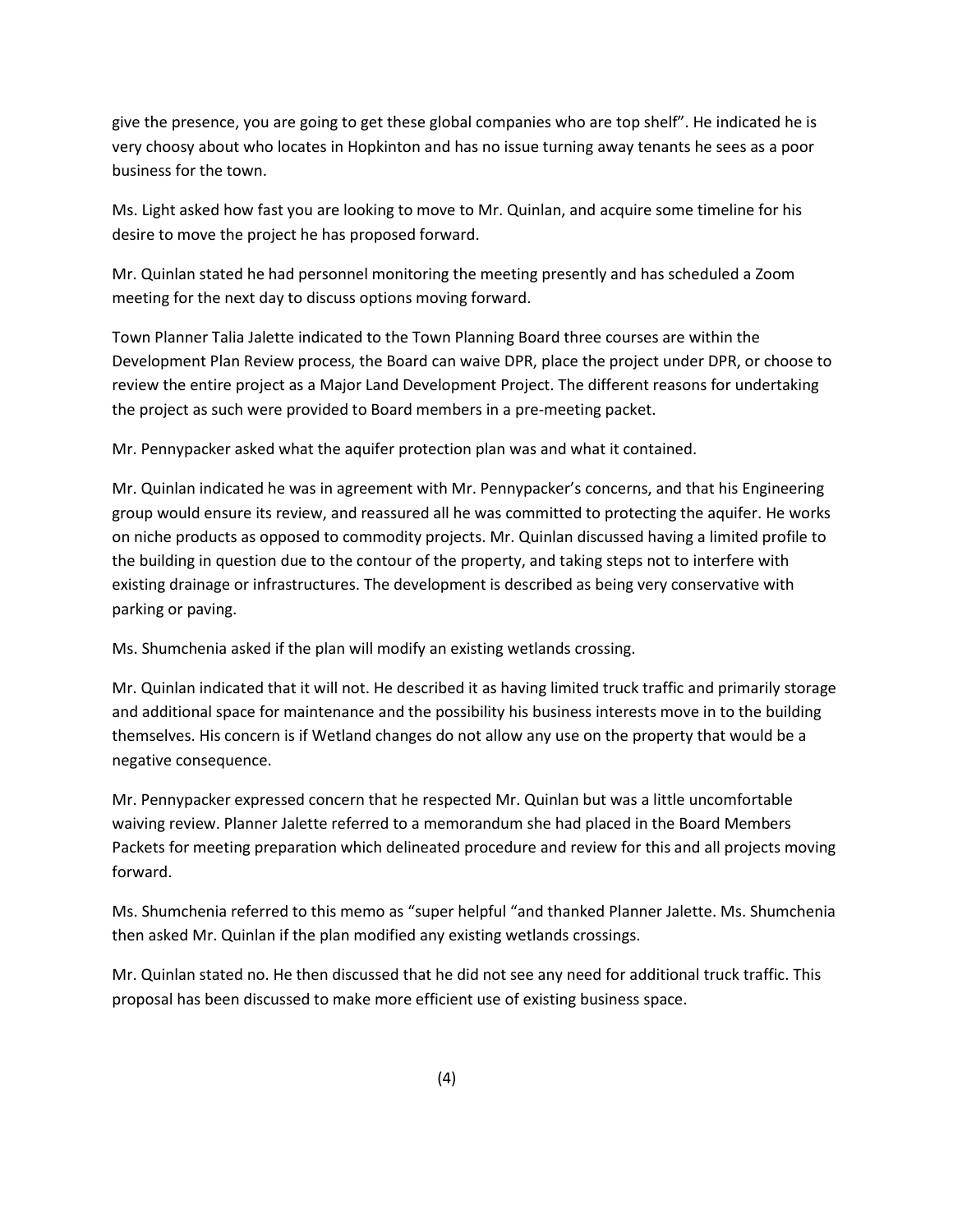Solicitor Hogan enquired and sought to clarify if the enlarged setbacks brought forth in the proposed new DEM regulations referencing Wetlands would have an impact, and encroach on existing business space. Ms. Shumchenia followed up with asking if the buildable space setbacks existing are already away from the wetlands proximal to his property. She asked Mr. Quinlan if he was aware of the distances.

Mr. Quinlan referred to the plan with the distances discussed by DiOrio RLS Inc. Mr. Quinlan reiterated that he was not seeking extensive truck traffic near the existing culvert. He was looking for storage and viable business space and was utilizing his engineering professionals to have a minimal impact and "quaint" look to the facility.

Ms. Shumchenia stated she saw this proposal as a "great" use and consistent with the Town of Hopkinton Plan of Conservation and Development. That the Hopkinton POCD calls for Industrial Development near Exit 1 proximal to I-95 and this was consistent with that use. She saw the existing setbacks for the property in place, as they might even being consistent with future impacting wetland regulations.

After review of Board members concerns Chairman Prellwitz asked Mr. Quinlan if he was safe in his assumption that in whatever decision that the Planning Board came to, that he was good with the direction taken and would make all efforts to comply.

Mr. Quinlan stated he had a "good run" in Hopkinton and stated that he was prepared to follow the will of the Town of Hopkinton and that his engineering and review costs were going to be incurred in whatever manner the project took.

Town Solicitor Hogan in effort to explain the need of the applicant to seek pre approval to be grandfathered under existing DEM regulations, briefed members of the Board as to their collective options. That Mr. Quinlan was following town process, and should the Board collectively take action tonight to grant pre approval, Mr. Quinlan would be seeking planning and zoning approvals nearly contemporaneously in Hopkinton as he was in a significant time constraint to meet the grandfathered status his project sought. She indicated he had to approach Town Boards for feedback before approaching state DEM further.

Mr. Prellwitz asked as to the status of Mr. Quinlan's interactions with DEM. Mr. Quinlan indicated he would have to defer to DiOrio Engineering to brief as to where they were. Mr. Quinlan further indicated that he was unsure exactly what the changes to the environmental regulations specifically were.

Planner Jalette indicated that the next step to the development plan approval process was to hear public comment. Chairman Prellwitz opened the floor to public comment. Mr. Joseph Moreau of Old Depot Road spoke in favor of the Quinlan project and to the integrity of Mr. Quinlan. Mr. Moreau described Mr. Quinlan as highly reputable and always completing what he said he would do. Mr. Moreau encouraged the Board and the Town to move forward with Mr. Quinlan's request.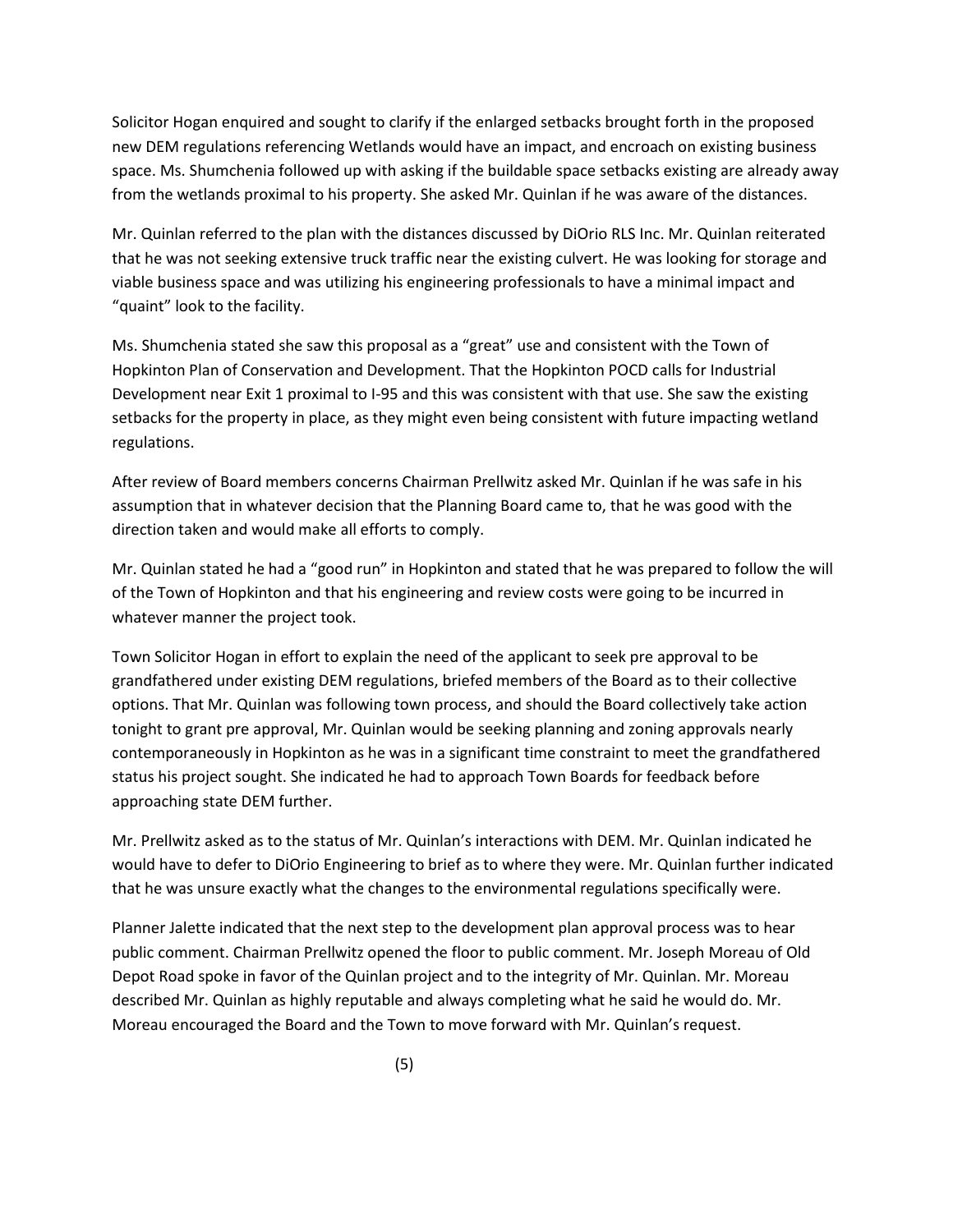Councilor Sharon Davis following the meeting on Zoom enquired on the process and specifically why this project did not receive major land development review. Planner Jalette deferred to the Planning Board as it was their decision. Ms. Shumchenia while seeking input from Planner Jalette described the notice components and timelines of each alternative. Ms. Shumchevia felt that based on what she had presented to her, further process was unnecessary and would recommend the Planning Board not pursue it. Ms. Light commented that the abutters were all local businesses contained within the Industrial Park owned or leased by the applicant, and further process unnecessary. Mr. Pennypacker felt the project was contained within a zone appropriate for it, and it was consistent with the Town POCD. Ms. Davis thanked them for their explanation. Councilor Davis had no further questions.

Chairman Prellwitz indicated that there was an agreement and consensus on the Board and he sought a motion and date to continue project review. Ms. Shumchenia made a motion to continue this project to the May  $4<sup>th</sup>$ , 2022 meeting for further review. Her motion was seconded by Mr. Lindelow. Ms. Shumchenia, Mr. Lidelow, Chairman Prellwitz, Ms. Light, and Mr. Pennypacker all voted to approve this motion with none opposing and no abstentions.

Town Solicitor Hogan advised the Planning Board that The Planning Board was not granting approval at this meeting. That the Planning Board was "bifurcating" the process to ensure appropriate town planning and zoning reviews. That this Board is not indicating that they are in approval of the project at this point, but referring it to the Zoning Board for necessary further review and permitting.

Planner Jalette affirmed this and advised the Board is only receiving this proposal early in the process at the applicant's request due to their (Quinlan) needing to address potential regulatory issues due to changes in DEM law. That a "time crunch" on the part of the applicant, led Mr. Quinlan to approach the Board in an earlier time than normal. That all action taken was on the General warehouse portion of this proposal, and aquifer action on that portion of the project presented by Mr. Quinlan this evening only.

Ms. Shumchenia made a motion (reference the Warehouse)that ["Although we have not granted conditional approval for this proposal or project at this point, we are essentially recommending to the Zoning Board that granting a special use permit for the general warehousing use code at this site, which is in a commercial zone, is appropriate, because (1) we believe, based on the evidence we have seen that, it is compatible with neighboring uses, (2) will not adversely affect neighbors use, and enjoyment of their property, is (3) environmentally compatible with neighboring properties and protection of property values, (4) compatible with the orderly growth and development of the town, and not be environmentally detrimental therewith, all best practices and procedures have implemented to minimize any adverse effects on the neighboring property, the town and environment, have been considered and employed including but not limited to the considerations of soil erosion, water supply protection, septic disposal, wetlands, traffic limitation, safety, and circulation, and finally the purpose of this ordinance as set forth in the comprehensive plan will be served by said special use permit." Motion was seconded by Mr. Lindelow. Chairman Prellwitz, Mr. Lindelow, Ms. Light, Ms. Shumchenia, and Mr. Pennypacker all approved the motion, with no one in opposition or abstaining.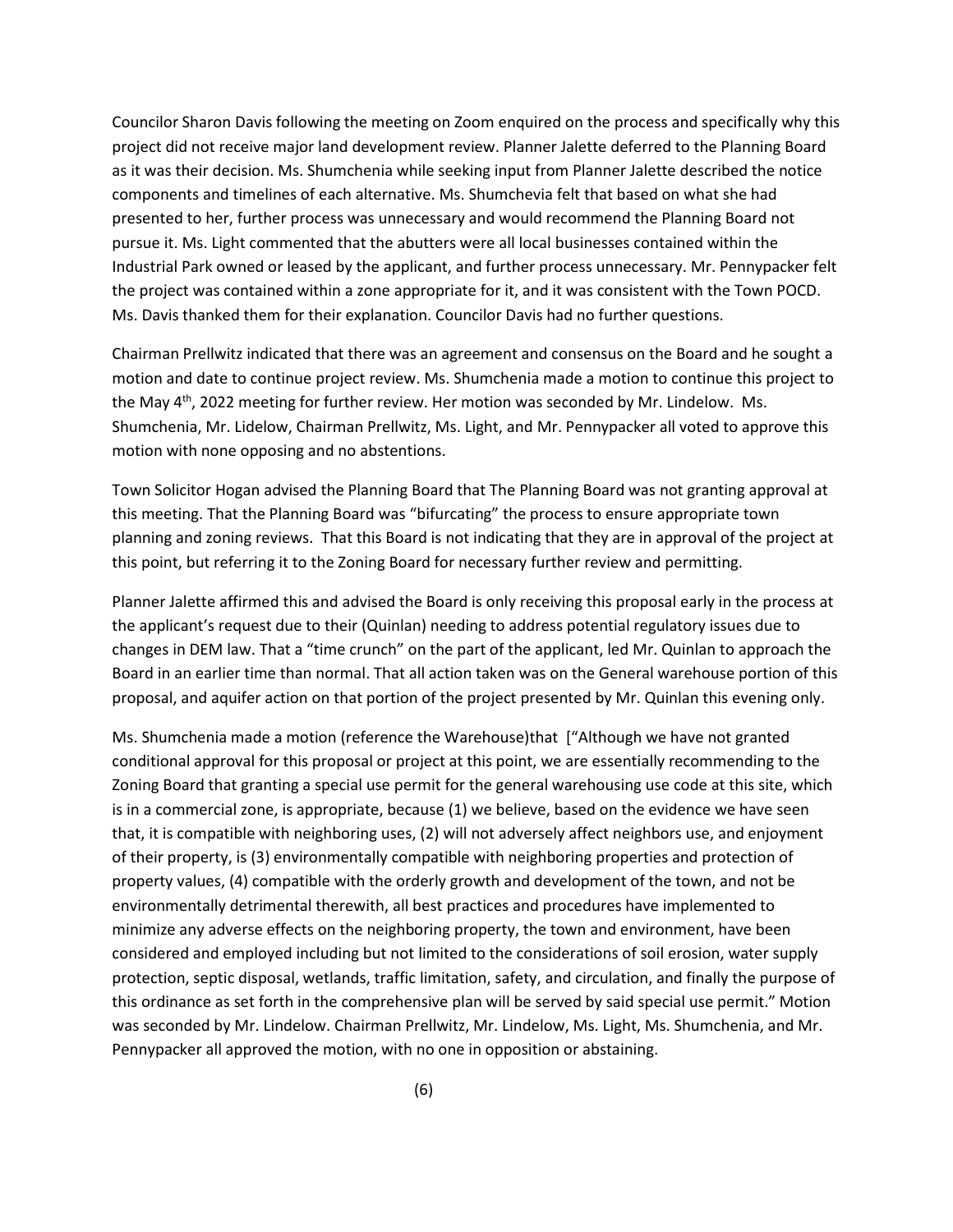Ms. Shumchenia made a motion reference to the aquifer protection permit, that " So again recognizing that we as a Planning Board are not granting conditional approval for this approval first stage of this proposed project, we are recommending that the Zoning Board, could issue and aquifer protection permit, that would be appropriate as we have been presented with legally competent evidence that proposed use will not result in concentrations of pollutants in the ground water that will adversely affect the groundwater as a source of potable water or its classification as GAA (suitable for public or private without treatment) or GA (which may be suitable public or private use without treatment)as promulgated with Rhode Island General regulations reference 46.13.1 1956 as amended." Motion was seconded by Mr. Lindelow. Chairman Prellwitz, Ms. Light, Mr. Lindelow, Ms. Shumchenia and Mr. Pennypacker all voted in approval of the motion, no one was in opposition and there were no abstentions.

#### **Five Minute Discussion rule and setting times dates and locations of future meetings.**

Chairman Prellwitz commenced discussion on the topic indicating he had concerns on limiting public discussion. He stated that Congress may limit commentary to five minutes, but they are professional orators and that a local citizen is not. He felt that imposing limits on discussion was a "slippery slope".

Ms. Light was concerned that time utilized at meetings for all parties involved be as productive as possible. People should stay on topic at hand and not go on tangents so as to monopolize time. She was concerned that abutters should be a priority part of the discussion on a proposal. She was concerned that off topic discussion could waste the time of the Board and those in attendance.

Mr. Wayles did not want to cut off relevant data or input from the public in this forum.

Chairman Prellwitz advised although not taking a vote, he wanted to take the consensus of the Board for its practices moving forward. Priority will be to abutters to the proposal, those who wrote letters and then the general public. The Chair will use discretion to keep those speaking on topic to make the meetings run efficiently.

Mr. Pennypacker stated it would be a request of the Board to citizens to keep their comments to five minutes.

This was an advisory discussion only and no formal vote was taken on the matter.

**SOLICITOR'S REPORT:** Town Solicitor Hogan reported to the Board that The Stone Ridge at Hopkinton Appeal appeared before the Zoning Board of Appeals on March 30, 2022. She indicated that the matter had been continued to their meeting in May.

#### **PLANNER'S REPORT:** None